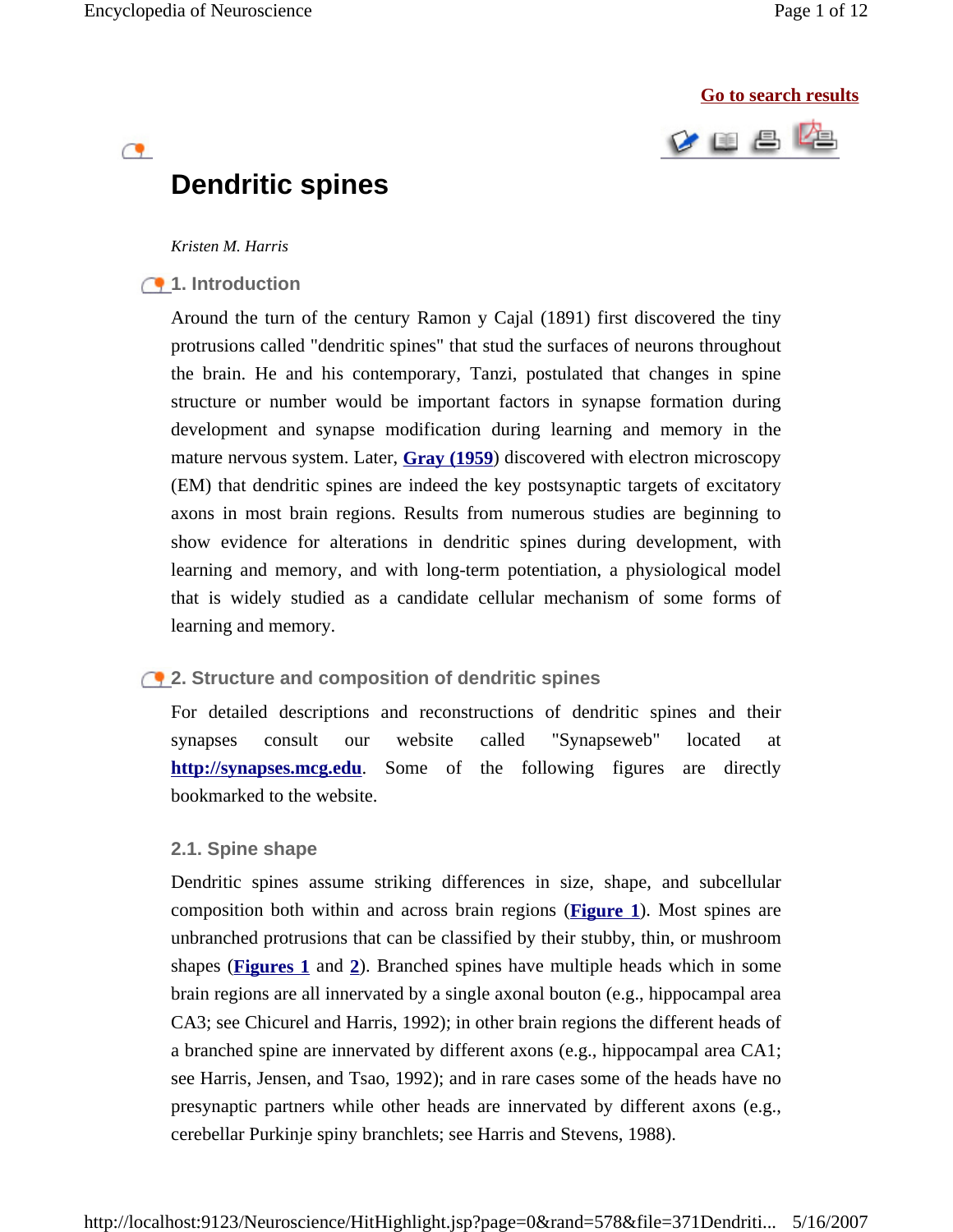top +

## **2.2. Synapses**

Usually an asymmetric synapse with a thickened postsynaptic density (PSD) occurs on the spine head across from the presynaptic axon which contains round clear vesicles (**Figure 1**). This arrangement is typical for excitatory glutamatergic synapses. Serial EM reconstruction reveals continuous PSD surfaces (i.e., macular) on all of the different spine shapes, while perforated PSDs are specifically associated with larger mushroom-shaped dendritic spines (**Figure 2**). Some spines also have a symmetric, inhibitory synapse located on the spine neck (**Knott et al., 2002**), although the presence of this second synapse is not universal, and in several brain regions, including hippocampus, none of the spines have a second synapse. Numerous proteins have been identified in PSDs including: neuroreceptor glycoproteins, protein kinases, structural and mechanochemical proteins, proteins involved in endocytosis, and proteins involved in the glycolytic pathway (reviewed in **Kennedy, 2000**; **Sheng, 2001**).

There is more than a 100-fold variation in dendritic spine and synaptic dimensions. The differences in spine and synapse morphology and composition likely reflect different synaptic histories due to developmental and use-dependent mechanisms such as learning and memory. Despite the gross differences the PSD has been found to occupy approximately 10% to 15% of the total spine surface area in all brain regions tested so far. This consistency suggests that the nonsynaptic membrane must be present in a particular proportion to support synaptic function.

## **2.3. Organelles**

Smooth endoplasmic reticulum (SER) is an organelle that is likely to be involved in sequestering calcium. Depending on the particular brain regions, few, many, or most of the dendritic spines contain SER (**Fig. 1**). For example, only about 14% of the hippocampal CA1 spines contain SER (**Cooney et al., 2002**), and most of it occurs laminated with dense-staining material into a structure known as the spine apparatus (as in **Fig. 1**) in the large, complex spines. In contrast, nearly 100% of the cerebellar Purkinje spines contain SER in a tubular network (**Harris and Stevens, 1988**; **Martone et al., 1993**). Local protein synthesis occurs in dendritic spines because polyribosomes can be observed in some, but not all spines, reflecting the dynamic nature of protein synthesis (**Fig. 3**; reviewed in **Steward and Schuman, 2001**). Similarly, endosomal compartments

http://localhost:9123/Neuroscience/HitHighlight.jsp?page=0&rand=578&file=371Dendriti... 5/16/2007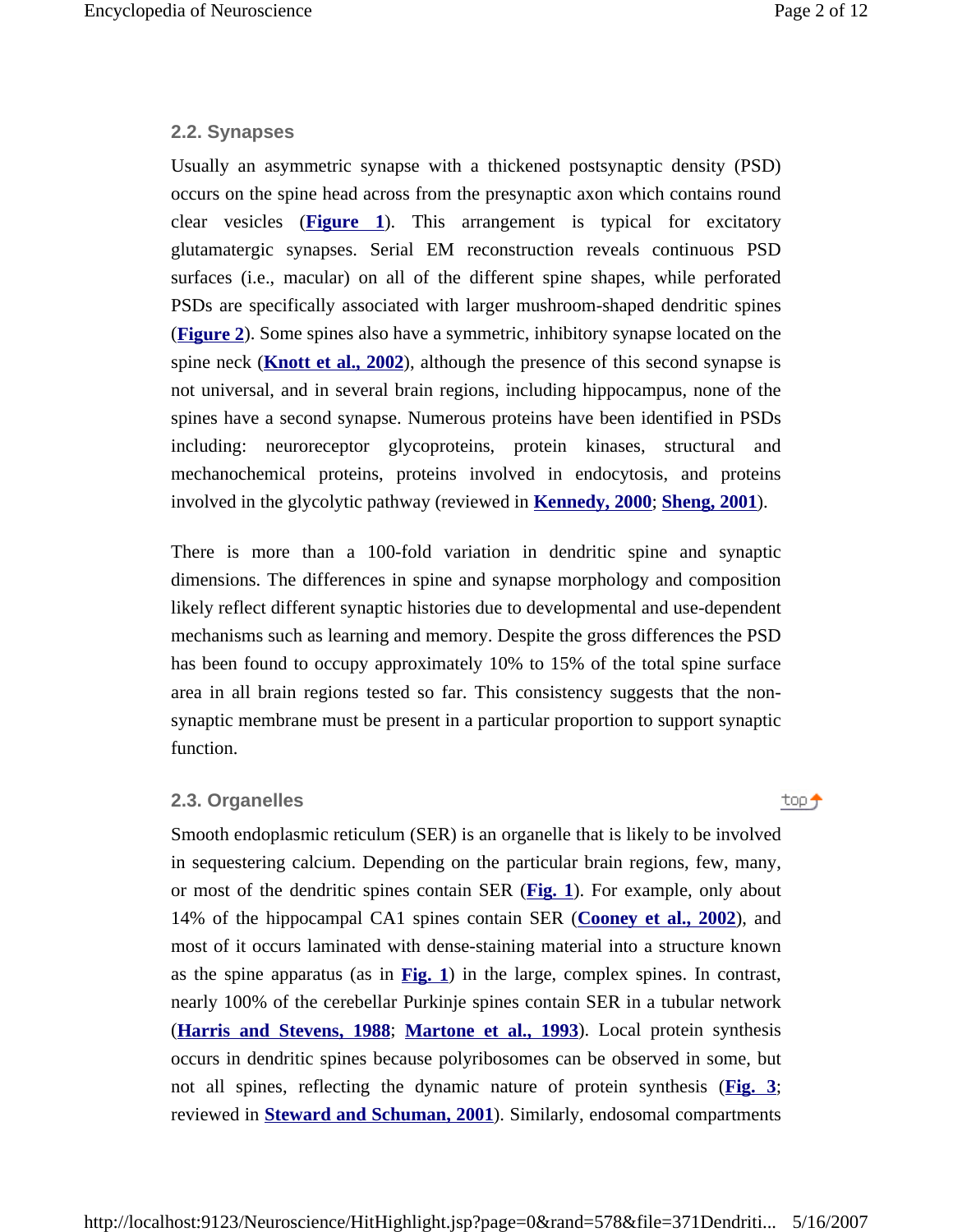including coated pits and vesicles, large vesicles, tubules, and multivesicular bodies are restricted to a subpopulation of dendritic spines that differs from spines that contain SER (**Cooney et al., 2002**). Mitochondria rarely occur in dendritic spines and are restricted to very large, complex, and highly branched dendritic spines (**Chicurel and Harris, 1992**).

# **2.4. Cytoskeleton and cytoplasm**

A loose network of filaments characterizes the cytoskeleton of dendritic spines. Spine cytoskeleton differs from dendrite cytoskeleton by the absence of microtubules in spines, except for the occasional microtubule in highly complex spines. The spine cytoplasm is comprised of actin and actin-regulating proteins (**Matus, 2000**), which are longitudinally situated in the spine neck and organized into a dense lattice surrounding the SER or spine apparatus in the head. This organization of the actin filaments suggests that they provide the scaffolding for the basic spine structure, as well as mediate changes in spine shape. Other molecules found in the spine cytoplasm that may interact with the actin cytoskeleton, usually in a calcium dependent manner, include: calmodulin, myosin, brain spectrin (fodrin), and MAP-2.

# **2.5. Presynaptic vesicles**

The axons associated with dendritic spines make en passant boutons, which contain numerous round clear vesicles. The membranes of the axon and vesicles contain specific molecules involved in vesicle formation, docking, and release. On the cytoplasmic side of the presynaptic membrane is the presynaptic grid characterized by dense-staining projections. These contain actin-like filaments and are thought to be vesicle-docking sites. The presynaptic vesicles congregate in the vicinity of the presynaptic grid though many also occur throughout the bouton (**Figure 4**; see also the images in the "chemical synapses" section of Josef Spacek's Ultrastructural Atlas on Synapse Web). The total number of vesicles in completely reconstructed axonal boutons ranges from 38 to 1234 for cerebellar spines and 3 to 1606 for CA1 spines. This number is proportional to spine and synapse dimensions. Some of the boutons also contain a few dense core vesicles, whose composition have not been thoroughly described at spines, but may include adrenergic neurotransmitters, growth factors, or other neuropeptides. Recent ultrastructural studies combined with electrophysiological studies suggest that variation in vesicular size, composition, and distribution with respect to the synaptic cleft reflects their state and whether they are in the midst of releasing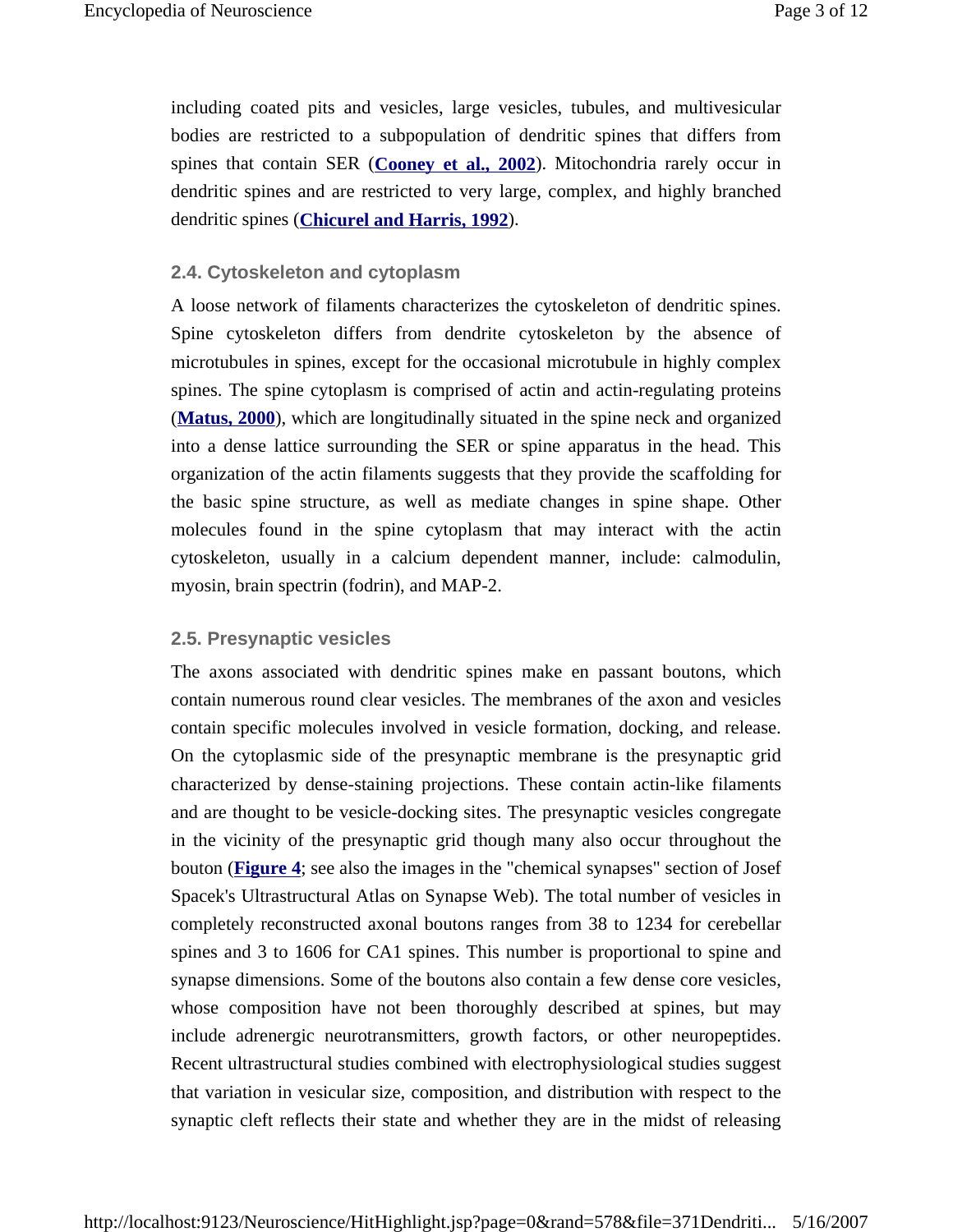neurotransmitter, recycling, or held in reserve (**Harata et al., 2001**).

# **2.6. Synaptic cleft**

Between the pre- and postsynaptic membranes is the synaptic cleft, a region where the extracellular space widens slightly to about 10 to 20 nm. This cleft is filled with a dense-staining material, which is thought to be comprised of cell surface molecules involved in cell-cell adhesion, such as integrin-like and neural cell-adhesion molecules, and in molecules such as agrin that are involved in synaptic receptor localization (**Südhof** TC)

# **2.7. Neighboring astrocytic processes**

In most brain regions at least some of the dendritic spines occur in close association with tiny astrocytic processes. This association ranges from a complete surrounding of the synaptic complex, seen at cerebellar dendritic spines, to the less conspicuous interdigitation of astrocytic profiles amongst synapses in the hippocampus (**Figure 5**; **Ventura and Harris, 1999**). Astrocytes are important both for energy metabolism at synapses (only astrocytes actually store glycogen) and in controlling the extracellular concentrations of glutamate. In these ways, astrocytes have a direct role in normal synaptic transmission and preventing glutamate mediated excytotoxicity.

# **3. Functions of dendritic spines**

# **3.1. Postsynaptic targets**

Evaluation of dendritic spine structure readily reveals them to be the major postsynaptic target of excitatory synaptic input. Since most dendritic spines have a single excitatory synapse on their head, more spines means more synapses and accordingly more point-to-point connections in a neuronal ensemble involving spiny neurons. Thus, one function of spines is the preservation of the individuality of inputs. Occasionally inhibitory or modulatory axons also form synapses on the heads, necks or at the bases of dendritic spines. An inhibitory input on spines could act to "veto" or modify the strength of the excitatory input.

# **3.2. Expanded reach to presynaptic axons**

It had been postulated by Ramon y Cajal that spines could increase the surface area available for new synapses to form. Serial EM reconstructions show, however, that most of the dendritic surface between spines does not have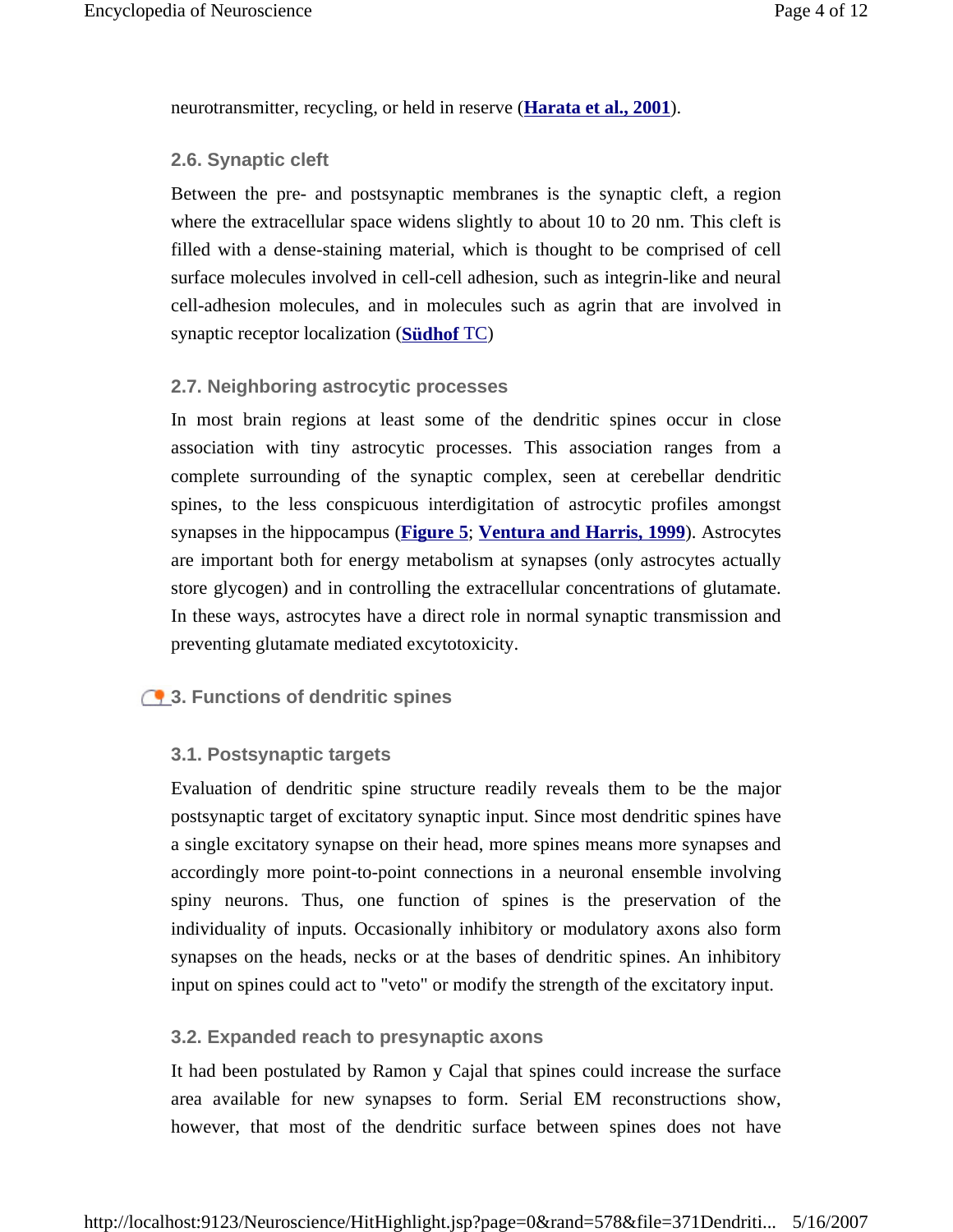top +

synapses, and ample room is available for more synapses to occur even in the absence of more dendritic spines. Spines do allow relatively thin dendrites to reach multiple axons as they weave through the neuropil. For nonspiny dendrites to attain the same reach to the meandering axons they would need to be thicker than spiny dendrites (which typically they are), and to occupy a significantly greater volume of the neuropil. Thus, spiny dendrites allow more synaptic connections to be compacted into a limited brain volume.

## **3.3. Amplification of voltage in spine head**

The constriction in dendritic spine necks, poses a small resistive barrier thereby amplifying the depolarization attained in the immediate vicinity of the synapse, in contrast to that which would be generated if the synapse occurred directly on the wide dendritic shaft. Computer simulations have revealed that most of the spine necks are sufficiently wide and short that charge transfer to the postsynaptic dendrite is 85% to 100% complete within 100 ms after the initiation of a synaptic event. The time delay in charge transfer is sufficient, however, to provide a transient amplification of voltage at the spine synapse which may facilitate opening of voltage-dependent channels in the spine head, such as the calcium-channel associated with the NMDA class of glutamate receptors.

# **3.4. Sharing of postsynaptic potential**

A long-standing hypothesis has been that the narrow dimensions of the spine neck would attenuate current flow between the spine head and the dendrite. Morphological evidence suggests, however, that most spine necks are not thin and long enough to reduce, significantly, the charge transferred to the parent dendrite. Current electrophysiological evidence from hippocampal CA1 cells suggests that the mean synaptic conductance for a minimal evoked response is  $0.21 \pm 0.12$  ns, such that the current generated by release of 10 to 20 quanta would likely be fully transmitted to the postsynaptic dendrite. Thus the constriction in the spine neck is not sufficient to prevent addition of voltage changes amongst co-activated synapses. Other models endow the spine with active membrane that would further enhance the sharing of postsynaptic potentials among neighboring spines.

# **3.5. Biochemical compartmentalization**

Compartmentalization of calcium has now been demonstrated in the heads of dendritic spines under a variety of conditions (**Sabatini, Maravall, and**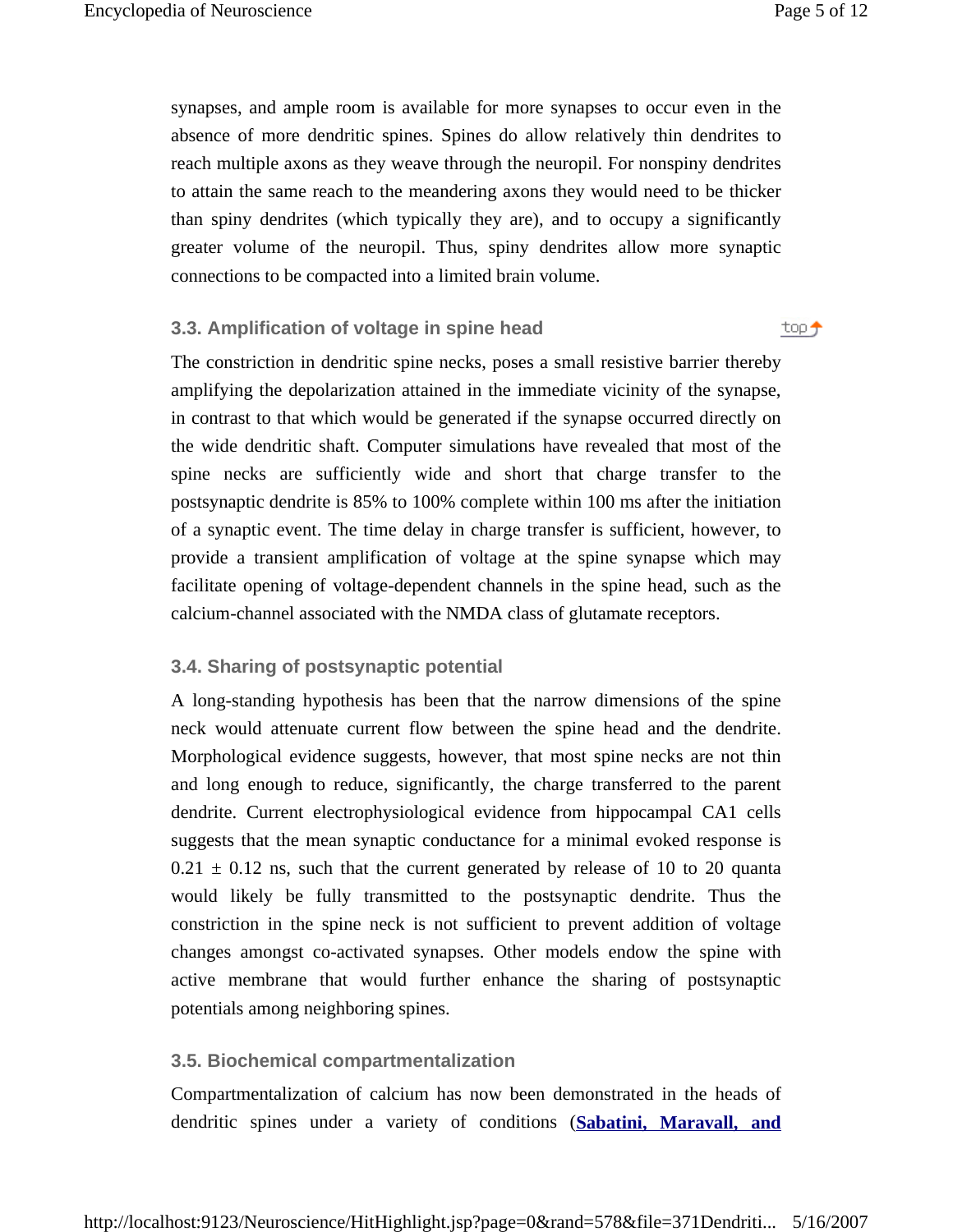**Svoboda, 2001**). Two features of spines help to achieve localization of this second messenger in spine heads at least for a short time: (1) the spine neck could provide a narrow diffusion path; and (2) a rise in spine calcium could cause release from SER, the intracellular calcium stores thereby amplifying the calcium signal. Biochemical compartmentalization in spine heads may also serve an important role in restricting calcium from the postsynaptic dendrite, thereby preventing excitotoxic cell damage such as microtubule breakdown and mitochondrial swelling. Since dendritic spines rarely have microtubules or mitochondria, high calcium concentrations in the spine head is less likely to have these detrimental effects.

Not all spine morphologies would be expected to restrict diffusion, and only a subset of spines has internal stores. Perhaps only a subset of spines, or alternatively all spines, but only at a restricted time during their history, achieve the compartmentalization of calcium, whether in spines or along a short segment of dendrite and its associated spines. The specific localization of voltagedependent calcium channels is also an important factor in determining which components of the dendritic arbor will compartmentalize and utilize relatively high concentrations of calcium. Whether spines preferentially sequester other second messengers remains to be determined. Certainly those tethered to the PSD are prevalent in spines, but further work is needed to determine how they are targeted to spines and whether compartmentalization in the spine head is a crucial element in their regulation.

# **4. Structural synaptic plasticity at dendritic spines**

Several mechanisms could mediate rapid short term and long term changes in spine and synaptic morphology (**Yuste and Bonhoeffer, 2001**). Glutamate and its analogues activate proteolysis of brain spectrin (fodrin), a structural protein of the (spine) cytoskeleton, thereby possibly allowing the spine to undergo shape changes in response to growth of the synapse. Depending on age, spines can also stabilize in response to activation. Different pools of actin filaments are transient or stable and respond differentially to the calcium-activated second messenger systems following synaptic transmission (**Halpain, 2000**; **Matus, 2000)**.

Recent studies suggest that spines undergo changes in structure with synaptogenesis during development, during behavioral changes associated with learning and memory, and under pathological conditions associated with neural dysfunction. Long-term potentiation (LTP) is a cellular model of learning and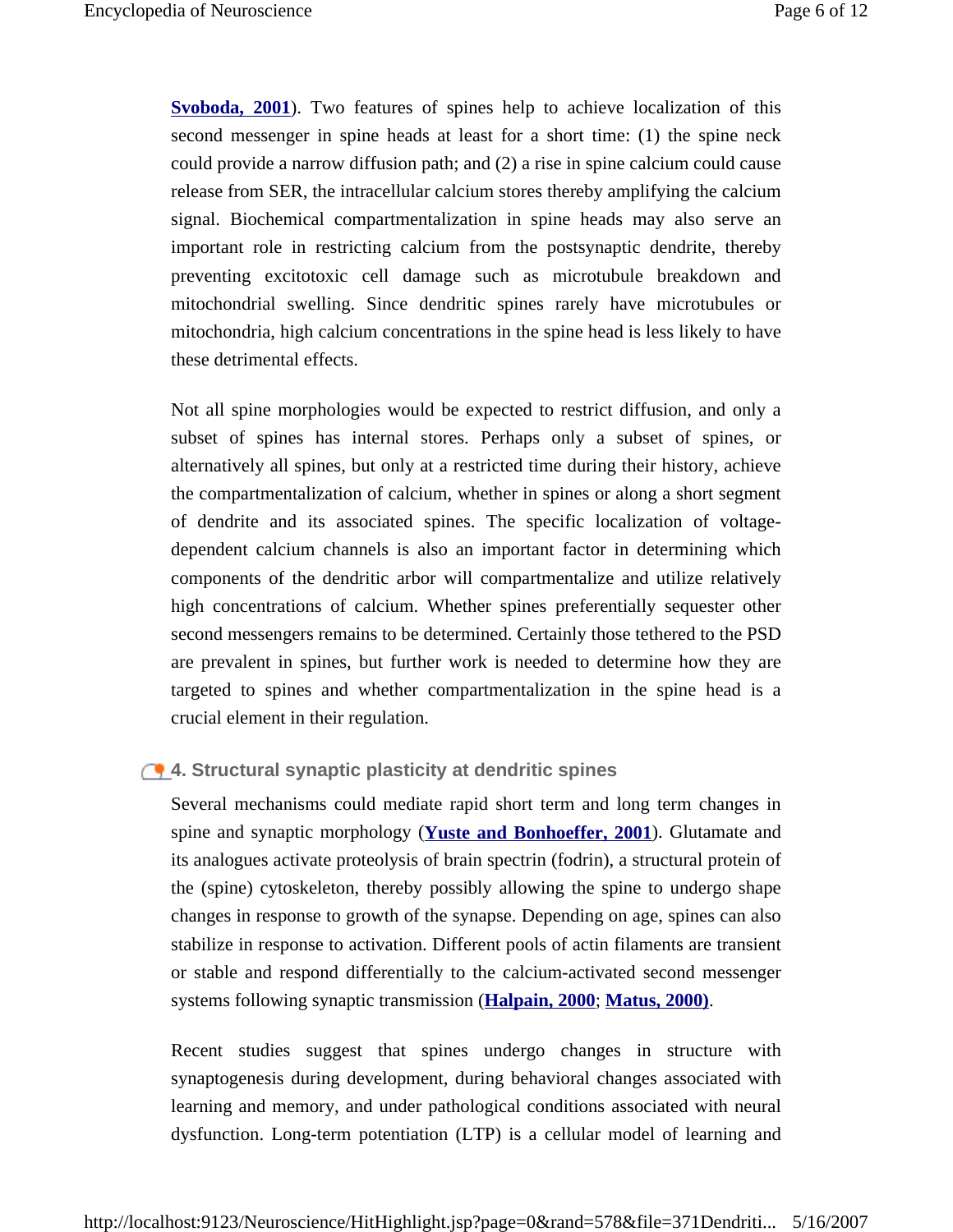memory that has been extensively investigated regarding changes in spine and synapse structure. Two key structural changes would contribute to a potentiated synaptic response, an increase in the number or an increase in the size of synapses with LTP. Although there is considerable controversy in this field, especially as concerns structural plasticity in the mature brain during LTP, the results from immature neurons are more consistent. Namely, new dendritic protrusions form (reviewed in **Yuste and Bonhoeffer, 2001**) and make synapses with pre-existing axons (**Fiala, Allwardt, and Harris, 2002**) after stimulation that induces LTP. In adult hippocampus, no change in synapse number or size has been identified during LTP. The apparent stability in synapse number and size in the mature hippocampus might not be a result of no change, but instead there might be an increase with a parallel down-regulation at adjacent synapses not undergoing LTP so that no overall change is detected. The plausibility of this hypothesis is supported by complementary findings in the mature brain. If synaptic transmission is blocked for several hours in vitro, mature hippocampal neurons are seen to acquire many new dendritic spines, as though they are trying to compensate for the loss of synaptic input (**Kirov and Harris, 1999**).

Findings from somatosensory cortex show that enhanced activation of a single whisker can result in a short-term increase in both excitatory and inhibitory synapses on dendritic spines (**Knott et al., 2002**). Over the long term the excess excitatory synapses regress, but the inhibitory synapses remain as second synapses on dendritic spines. Electrophysiological studies from the same neurons show that the extra inhibitory synapses serve synaptic potentiation at a delay. The first response is reduced, but the delayed second response is potentiated. It is clear that the interplay between excitatory and inhibitory synapses on spine structure and connectivity will provide important new insights into how synaptic circuits can become potentiated, depressed, or otherwise altered during experience and memory.

## **5. See also**

top <del>j</del>

**Dendrites, dendrodendritic interactions Dendrites, physiology Dendritic spines, pathology and changes with age Synapse, postsynaptic density Synaptic plasticity Synapse, morphology**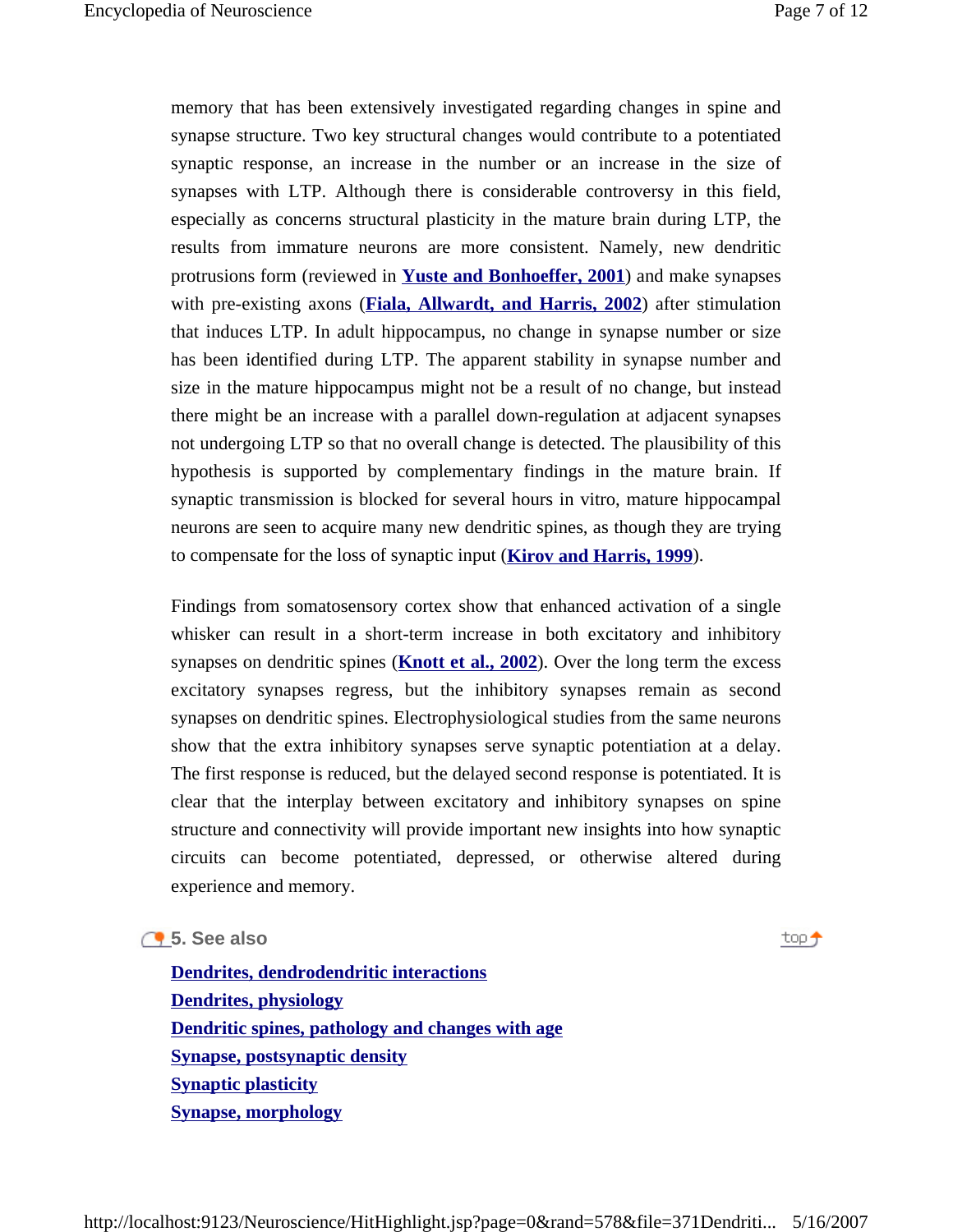# **Postsynaptic mechanisms**

**6. Further reading** 

Harris KM, Kater SB (1994): Dendritic spines: Cellular specializations imparting both stability and flexibility to synaptic function. *Annu Rev Neurosci* 17:341-371 [**MEDLINE**]

Harris KM, Stevens JK (1989): Dendritic spines of CA1 pyramidal cells in the rat hippocampus: Serial electron microscopy with reference to their biophysical characteristics. *J Neurosci* 9:2982-2997 [**MEDLINE**]

Kennedy MB, Bennett MK, Erondu NE (1983): Biochemical and immunochemical evidence that the "major postsynaptic density protein" is a subunit of a calmodulin-dependent protein kinase. *Proc Natl Acad Sci U S A* 80:7357-7361 [**MEDLINE**]

Muller W, Connor JA (1991): Dendritic spines as individual neuronal compartments for synaptic Ca 2+ responses. *Nature* 354:73-76 [**MEDLINE**]

Peters A, Palay SL and Webster HDeF (1991): *The Fine Structure of the Nervous System*: Neurons and Their Supporting Cells, 3rd ed., NY: Oxford, 1991.

Tanzi E (1893): Fatti e le induzioni nell'odierna istologia del sistema nervoso. *Riv Sperim Freniatria Med Leg* 19:419-472

Walsh MJ, Kuruc N (1992): The postsynaptic density: Constituent and associated proteins characterized by electrophoresis, immunoblotting and peptide sequencing. *J Neurochem* 59:667-678 [**MEDLINE**]

Wilson CJ (1984): Passive cable properties of dendritic spines and spiny neurons. *J Neurosci* 4:281-297 [**MEDLINE**]

**7. References**

top +

Chicurel ME, Harris KM (1992): Three-dimensional analysis of the structure and composition of CA3 branched dendritic spines and their synaptic relationships with mossy fiber boutons in the rat hippocampus. *J Comp Neurol* 325:169-182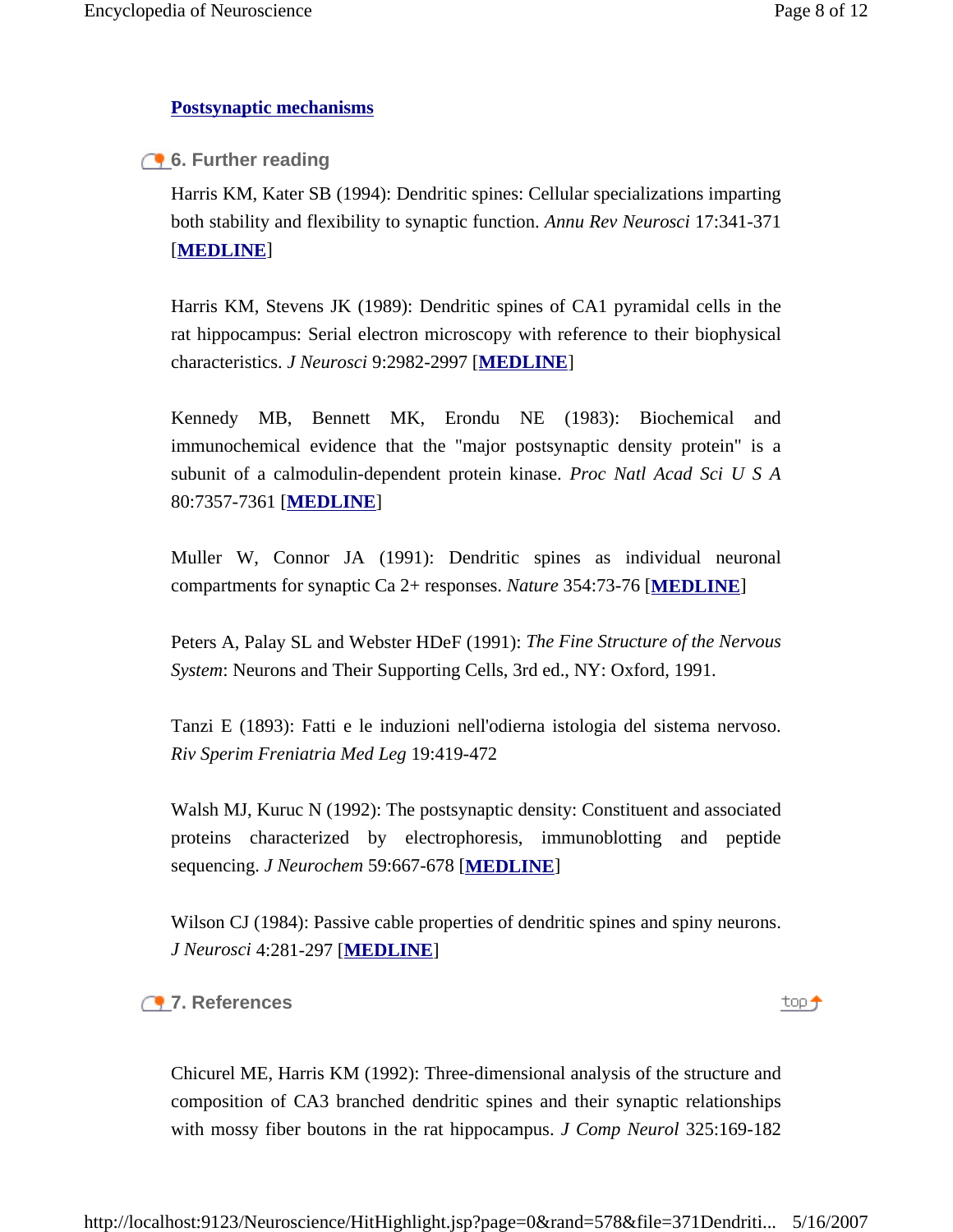# [**MEDLINE**]

Cooney JR, Hurlburt JL, Selig DK, Harris KM, Fiala JC (2002): Endosomal compartments serve multiple hippocampal dendritic spines from a widespread rather than a local store of recycling membrane. *J Neurosci* 22:2215-2224 [**MEDLINE**]

Fiala JC, Allwardt B, Harris KM (2002): Dendritic spines do not split during hippocampal LTP or maturation. *Nat Neurosci* 5:297-298

Gray EG (1959): Axo-somatic and axo-dendritic synapses of the cerebral cortex: An electron microscopic study. *J Anat* 93:420-433 [**MEDLINE**]

Halpain S (2000): Actin and the agile spine: How and why do dendritic spines dance? *Trends Neurosci* 23:141-146 [**MEDLINE**]

Harata N, Pyle JL, Aravanis AM, Mozhayeva M, et al. (2001): Limited numbers of recycling vesicles in small CNS nerve terminals: Implications for neural signaling and vesicular cycling. *Trends Neurosci* 24:637-643 [**MEDLINE**]

Harris KM, Stevens JK (1988): Dendritic spines of rat cerebellar Purkinje cells: Serial electron microscopy with reference to their biophysical characteristics. *J Neurosci* 8:4455-4469 [**MEDLINE**]

Harris KM, Jensen FE, Tsao B (1992): Three-dimensional structure of dendritic spines and synapses in rat hippocampus (CA1): At postnatal day 15 and adult ages: Implications for the maturation of synaptic physiology and long-term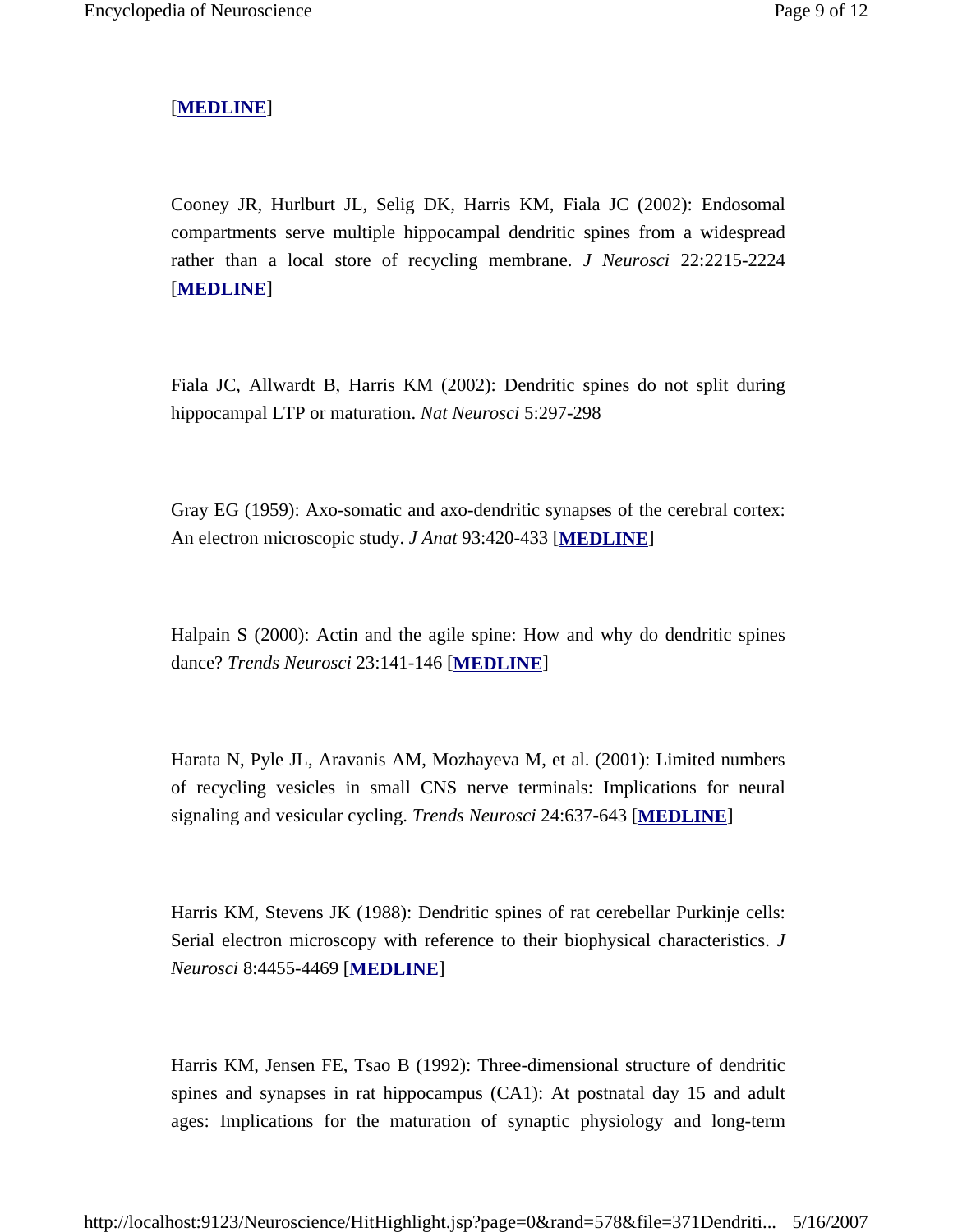potentiation *J Neurosci*. 12:2685-705. [**MEDLINE**]

Kennedy MB (2000): Signal-processing machines at the postsynaptic density. *Science* 290:750-754 [**MEDLINE**]

Kirov SA, Harris KM (1999): Dendrites are more spiny on mature hippocampal neurons when synapses are inactivated. *Nat Neurosci* 2:878-883 [**MEDLINE**]

Knott GW, Quairiaux C, Genoud C, Welker E (2002): Formation of dendritic spines with GABAergic synapses induced by whisker stimulation in adult mice. *Neuron* 34:265-273 [**MEDLINE**]

Martone ME, Zhang Y, Simpliciano VM, Carragher BO, Ellisman MH (1993): Three-dimensional visualization of the smooth endoplasmic reticulum in Purkinje cell dendrites. *J Neurosci* 13:4636-4646 [**MEDLINE**]

Matus A (2000): Actin-based plasticity in dendritic spines. *Science* 290:754-758 [**MEDLINE**]

Ramony Cajal, S. (1891) Sur la structure de l'ecore cerebrale de quelques mamiferes. La Cellule, t. VII. (Referenced also in: "Histology of the Nervous system", Volume 1, S. Ramon y Cajal, translated by N. Swanson and LW Swanson, NY Oxford University Press, 1995).

Sabatini BL, Maravall M, Svoboda K (2001): Ca(2+) signaling in dendritic spines. *Curr Opin Neurobiol* 11:349-356 [**MEDLINE**]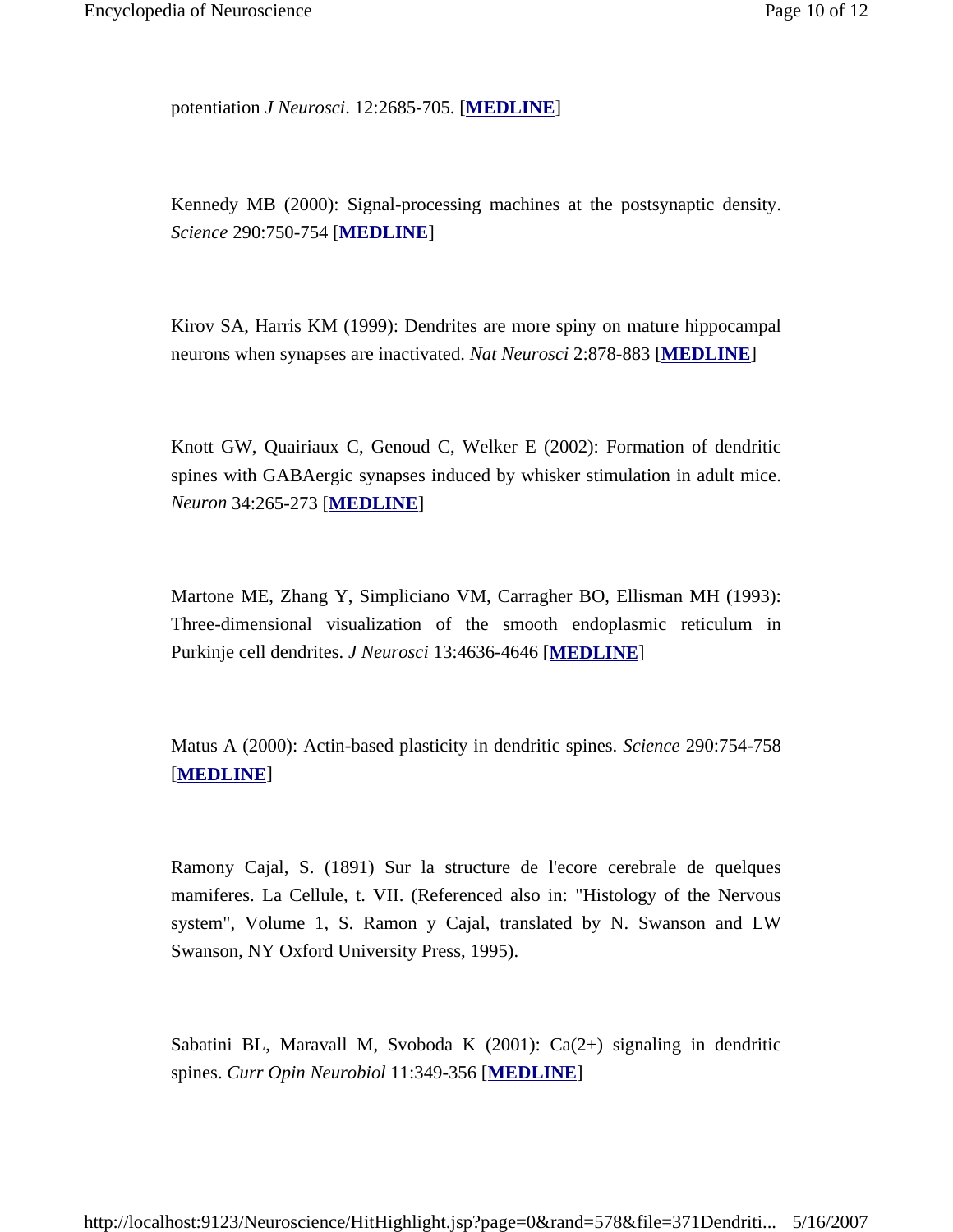Sheng M (2001): Molecular organization of the postsynaptic specialization. Proc Natl Acad Sci U S A 98:7058-7061

Steward O, Schuman EM (2001): Protein synthesis at synaptic sites on dendrites. *Annu Rev Neurosci* 24:299-325 [**MEDLINE**]

Sudhof TC, The synaptic Cleft and Synaptic Cell Adhesion. In:Synapses, Cowan WM, Südhof TC, Stevens CF, eds. Baltimore: Johns Hopkins University Press, pp. 275-313

Ventura R, Harris KM (1999): Three-dimensional relationships between hippocampal synapses and astrocytes. *J Neurosci* 19:6897-6906 [**MEDLINE**]

Yuste R, Bonhoeffer T (2001): Morphological changes in dendritic spines associated with long-term synaptic plasticity. *Annu Rev Neurosci* 24:1071-1089 [**MEDLINE**]



**Figure 1.** Electron micrograph of a section through dendritic spines in stratum radiatum of hippocampal area CA1. In this fortuitous section, three spines were sectioned parallel to their longitudinal axis revealing spines of the stubby (S), mushroom (M), and thin (T) morphologies. The postsynaptic density (PSD) occurs on the spine head (see T) immediately adjacent the synaptic cleft (c) and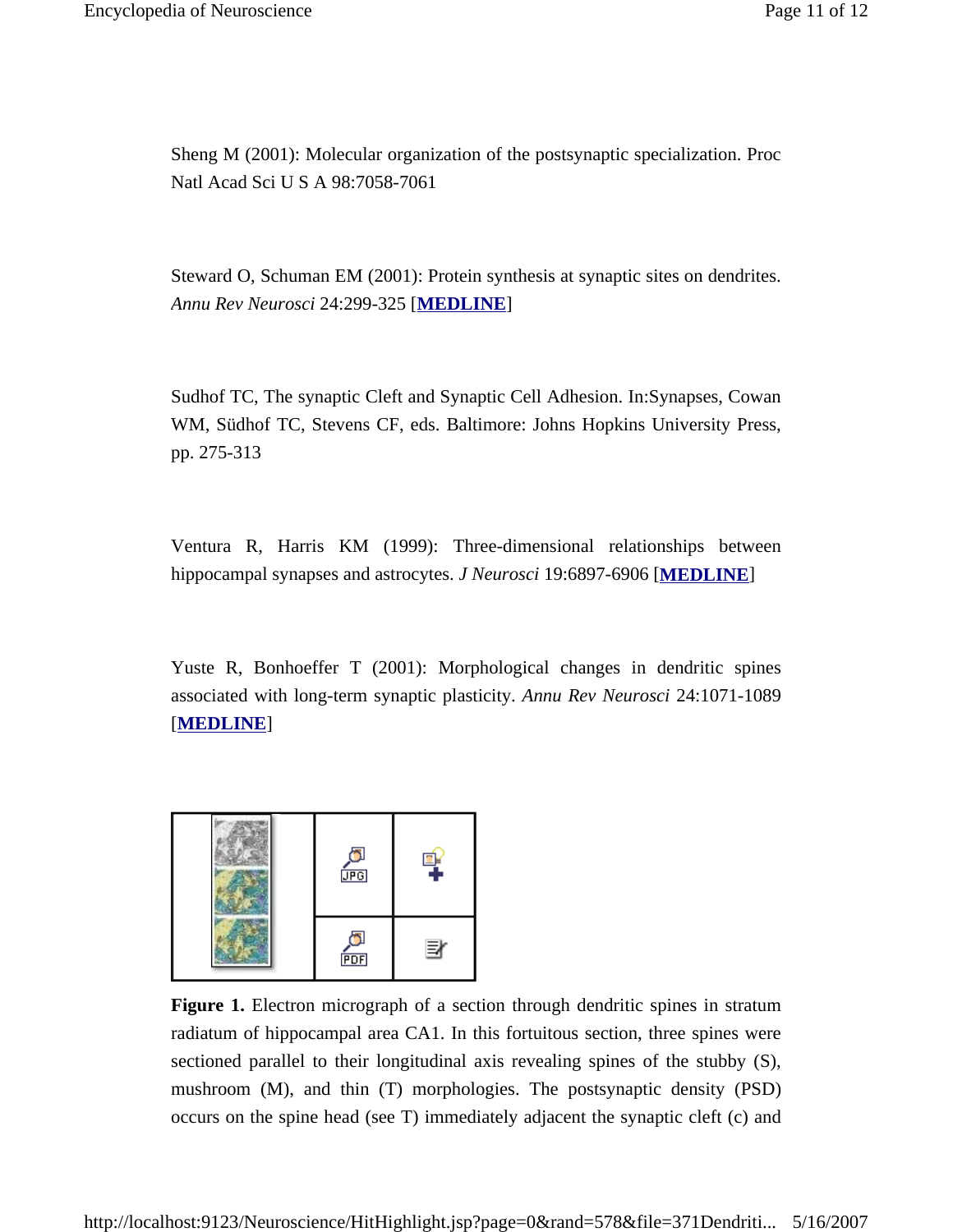the to a presynaptic axonal bouton that is filled with round vesicles (v). This T spine contains a small tube of smooth endoplasmic reticulum (ser) in its neck. In the M spine a spine apparatus (SA) is visible. A perforated postsynaptic density (pf) is evident on the head of another mushroom spine. Near to this spine is a large astrocytic process (A) identified by the glycogen granules and clear cytoplasm.





Copyright © 2004 Elsevier B.V. All rights reserved.

top j